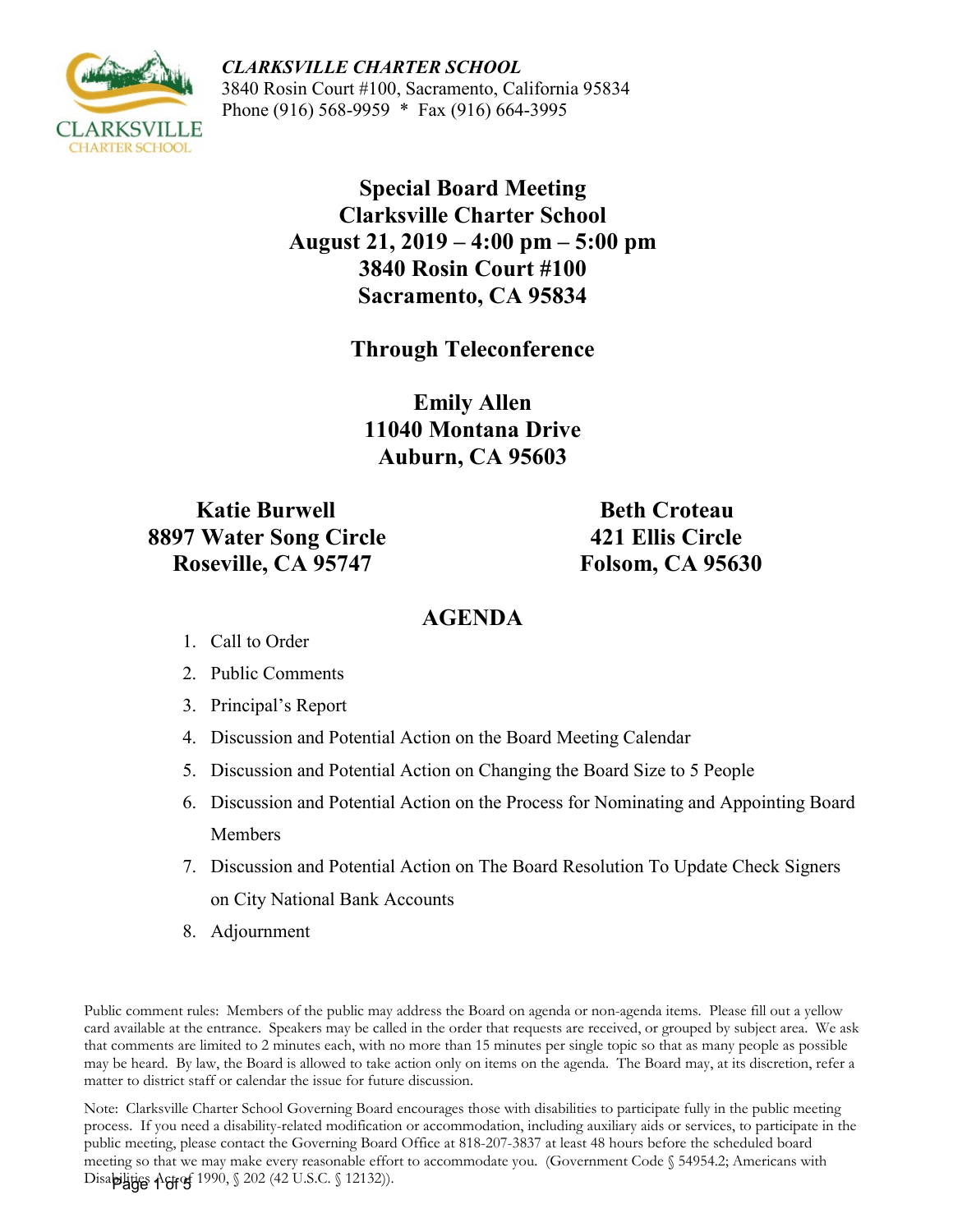# **Clarksville Charter School**

| 2019-2020 Board Meeting Calendar |  |  |  |
|----------------------------------|--|--|--|
|----------------------------------|--|--|--|

|    |    |    | <b>August 2019</b> |    |              |    |
|----|----|----|--------------------|----|--------------|----|
| Su | М  | Τu | W                  | Th | F            | Sa |
|    |    |    |                    | 1  | $\mathbf{2}$ | 3  |
| 4  | 5  | 6  | 7                  | 8  | 9            | 10 |
| 11 | 12 | 13 | 14                 | 15 | 16           | 17 |
| 18 | 19 | 20 | 21                 | 22 | 23           | 24 |
| 25 | 26 | 27 | 28                 | 29 | 30           | 31 |
|    |    |    |                    |    |              |    |

|    |    |    |    | <b>November 2019</b> |    |    |
|----|----|----|----|----------------------|----|----|
| Su | М  | Τu | w  | Τh                   | F  | Sa |
|    |    |    |    |                      | 1  | 2  |
| 3  | 4  | 5  | 6  | 7                    | 8  | 9  |
| 10 | 11 | 12 | 13 | 14                   | 15 | 16 |
| 17 | 18 | 19 | 20 | 21                   | 22 | 23 |
| 24 | 25 | 26 | 27 | -28                  | 29 | 30 |
|    |    |    |    |                      |    |    |

|    |    |    |            | <b>February 2020</b> |    |    |
|----|----|----|------------|----------------------|----|----|
| Su | м  | Tu | W          | <b>Th</b>            | E  | Sa |
|    |    |    |            |                      |    | 1  |
| 2  | 3  | 4  | $\sqrt{5}$ | 6                    | 7  | 8  |
| 9  | 10 | 11 | 12         | 13                   | 14 | 15 |
| 16 | 17 | 18 | 19         | $\overline{20}$      | 21 | 22 |
| 23 | 24 | 25 | 26         | - 27                 | 28 | 29 |
|    |    |    |            |                      |    |    |

|    |    |    | <b>May 2020</b> |    |    |    |
|----|----|----|-----------------|----|----|----|
| Su | Μ  | Τu | W               | Τh | F  | Sa |
|    |    |    |                 |    | 1  | 2  |
| 3  | 4  | 5  | 6               | 7  | 8  | 9  |
| 10 | 11 | 12 | 13              | 14 | 15 | 16 |
| 17 | 18 | 19 | 20              | 21 | 22 | 23 |
| 24 | 25 | 26 | 27              | 28 | 29 | 30 |
| 31 |    |    |                 |    |    |    |

 $\mathcal{L}(\mathcal{A})$ 

Board Meetings

|  |  | <b>August 2019</b>              |  |  |  | September 2019                                         |  |  |  | October 2019             |  |
|--|--|---------------------------------|--|--|--|--------------------------------------------------------|--|--|--|--------------------------|--|
|  |  | Su <b>M</b> Tu <b>W</b> Th F Sa |  |  |  | $\vert$ Su <b>M</b> Tu <b>W</b> Th <b>F</b> Sa $\vert$ |  |  |  | Su <b>M Tu W Th F</b> Sa |  |

|  |  |                      | <b>૩u Mu lu wi lii r ૩</b> a l |         |  | $30$ M IU W III F $34$             |                                     |  |                                      | $30$ M IU W III F $34$           |  |
|--|--|----------------------|--------------------------------|---------|--|------------------------------------|-------------------------------------|--|--------------------------------------|----------------------------------|--|
|  |  | $1 \mid 2 \mid 3$    |                                |         |  | $1$   2   3   4   5   6   7        |                                     |  |                                      | $1 \ 1 \ 2 \ 3 \ 4 \ 5$          |  |
|  |  | $4$ 5 6 7 8 9 10     |                                |         |  |                                    | 8 9 10 11 12 13 14 6 7 8 9 10 11 12 |  |                                      |                                  |  |
|  |  | 11 12 13 14 15 16 17 |                                |         |  |                                    | $15$ 16 17 18 19 20 21              |  |                                      | 13   14   15   16   17   18   19 |  |
|  |  | 18 19 20 21 22 23 24 |                                |         |  | $22$   23   24   25   26   27   28 |                                     |  |                                      | 20 21 22 23 24 25 26             |  |
|  |  | 25 26 27 28 29 30 31 |                                | $29$ 30 |  |                                    |                                     |  | $27 \mid 28 \mid 29 \mid 30 \mid 31$ |                                  |  |
|  |  |                      |                                |         |  |                                    |                                     |  |                                      |                                  |  |

|                 |    |    |    | November 2019 |    |    |    |    |    |    | December 2019 |    |    |                 |    | January 2020 |    |    |    |                |
|-----------------|----|----|----|---------------|----|----|----|----|----|----|---------------|----|----|-----------------|----|--------------|----|----|----|----------------|
| Su              | м  | Τu | w  | Th            |    | Sa | Su | M  | Tu | W  | Th            |    | Sa | Su              | м  | Tul          | W  | Th |    | Sа             |
|                 |    |    |    |               |    | っ  |    | 2  |    | Δ  | 5             | 6  |    |                 |    |              |    | כי | 3  | $\overline{4}$ |
| 3               |    | 5  |    |               | 8  | 9  | 8  | 9  | 10 | 11 | 12            | 13 | 14 | 5               |    |              | 8  | 9  | 10 | 11             |
| 10 <sup>°</sup> | 11 | 12 | 13 | 14            | 15 | 16 | 15 | 16 | 17 | 18 | 19            | 20 | 21 | 12 <sup>°</sup> | 13 | 14           | 15 | 16 | 17 | 18             |
| 17              | 18 | 19 | 20 | 21            | 22 | 23 | 22 | 23 | 24 | 25 | 26            | 27 | 28 | 19              | 20 | 21           | 22 | 23 | 24 | 25             |
| 24              | 25 | 26 | 27 | 28            | 29 | 30 | 29 | 30 | 31 |    |               |    |    | 26              | 27 | 28           | 29 | 30 | 31 |                |
|                 |    |    |    |               |    |    |    |    |    |    |               |    |    |                 |    |              |    |    |    |                |

|                                   |    | February 2020 |    |                 |    |    |    |    |    | <b>March 2020</b> |    |    |    |                 |    |    | <b>April 2020</b> |    |    |                |
|-----------------------------------|----|---------------|----|-----------------|----|----|----|----|----|-------------------|----|----|----|-----------------|----|----|-------------------|----|----|----------------|
| $\overline{\mathsf{S}}\mathsf{u}$ | м  | Τu            | w  | Th              |    | Sa | Su | M  | Τu | w                 | Τh |    | Sa | Su              | м  | Tu | W                 | Τh | F  | Sa             |
|                                   |    |               |    |                 |    |    |    | 2  |    | 4                 | 5  | 6  |    |                 |    |    |                   | כי | 3  | $\overline{4}$ |
| $\overline{2}$                    | 3  |               | 5  | 6               |    | 8  | 8  | 9  | 10 | 11                | 12 | 13 | 14 | 5               | 6  |    | 8                 | 9  | 10 | 11             |
| 9                                 | 10 |               | 12 | 13              | 14 | 15 | 15 | 16 | 17 | 18                | 19 | 20 | 21 | 12 <sup>2</sup> | 13 | 14 | 15                | 16 | 17 | 18             |
| 16                                | 17 | 18            | 19 | $\overline{20}$ | 21 | 22 | 22 | 23 | 24 | 25                | 26 | 27 | 28 | 19              | 20 | 21 | 22                | 23 | 24 | 25             |
| 23                                | 24 | 25            | 26 | 27              | 28 | 29 | 29 | 30 | 31 |                   |    |    |    | 26              | 27 | 28 | 29                | 30 |    |                |
|                                   |    |               |    |                 |    |    |    |    |    |                   |    |    |    |                 |    |    |                   |    |    |                |

|                 |    |         | <b>May 2020</b> |    |    |                |    |    |    | <b>June 2020</b> |    |    |           |              |    |    | <b>July 2020</b> |    |    |                |
|-----------------|----|---------|-----------------|----|----|----------------|----|----|----|------------------|----|----|-----------|--------------|----|----|------------------|----|----|----------------|
| Su              | м  | Τu      | W               | Τh | F. | Sa             | Su | M  | Tu | W                | Th | F. | <b>Sa</b> | Su           | M  | Τu | W                | Τh | F  | -Sa            |
|                 |    |         |                 |    |    | $\overline{2}$ |    |    | 2  | 3                | 4  | 5  | 6         |              |    |    |                  | 2  | 3  | $\overline{4}$ |
| 3               |    | 5       |                 |    | 8  | 9              |    | 8  | 9  | 10               | 11 | 12 | 13        | 5            | 6  |    | 8                | 9  | 10 | 11             |
| 10 <sup>1</sup> | 11 | $12 \,$ | 13              | 14 | 15 | 16             | 14 | 15 | 16 |                  | 18 | 19 | 20        | $12^{\circ}$ | 13 | 14 | 15               | 16 | 17 | 18             |
| 17              | 18 | 19      | 20              | 21 | 22 | 23             | 21 | 22 | 23 | 24               | 25 | 26 | 27        | 19           | 20 | 21 | 22               | 23 | 24 | 25             |
| 24              | 25 | 26      | 27              | 28 | 29 | 30             | 28 | 29 | 30 |                  |    |    |           | 26           | 27 | 28 | 29               | 30 | 31 |                |
| $\overline{31}$ |    |         |                 |    |    |                |    |    |    |                  |    |    |           |              |    |    |                  |    |    |                |

|    |    |    |              | October 2019 |    |    |
|----|----|----|--------------|--------------|----|----|
| Su | м  | Τu | w            | Τh           | F  | Sа |
|    |    | 1  | $\mathbf{2}$ | 3            | 4  | 5  |
| 6  | 7  | 8  | 9            | 10           | 11 | 12 |
| 13 | 14 | 15 | 16           | 17           | 18 | 19 |
| 20 | 21 | 22 | 23           | 24           | 25 | 26 |
| 27 | 28 | 29 | 30           | 31           |    |    |
|    |    |    |              |              |    |    |

|    |    |    |    | <b>January 2020</b> |    |    |
|----|----|----|----|---------------------|----|----|
| Su | М  | Τu | w  | Th                  | F. | Sa |
|    |    |    | 1  | $\mathbf 2$         | 3  | 4  |
| 5  | 6  | 7  | 8  | 9                   | 10 | 11 |
| 12 | 13 | 14 | 15 | 16                  | 17 | 18 |
| 19 | 20 | 21 | 22 | 23                  | 24 | 25 |
| 26 | 27 | 28 | 29 | 30                  | 31 |    |
|    |    |    |    |                     |    |    |

| April 2020 |    |    |    |    |    |    |
|------------|----|----|----|----|----|----|
| Su         | М  | Tu | w  | Th | F  | Sa |
|            |    |    | 1  | 2  | 3  | 4  |
| 5          | 6  | 7  | 8  | 9  | 10 | 11 |
| 12         | 13 | 14 | 15 | 16 | 17 | 18 |
| 19         | 20 | 21 | 22 | 23 | 24 | 25 |
| 26         | 27 | 28 | 29 | 30 |    |    |
|            |    |    |    |    |    |    |

| <b>July 2020</b> |    |    |    |              |    |    |
|------------------|----|----|----|--------------|----|----|
| Su               | M  | Τu | W  | Th           | F  | Sa |
|                  |    |    | 1  | $\mathbf{2}$ | 3  | 4  |
| 5                | 6  | 7  | 8  | 9            | 10 | 11 |
| 12               | 13 | 14 | 15 | 16           | 17 | 18 |
| 19               | 20 | 21 | 22 | 23           | 24 | 25 |
| 26               | 27 | 28 | 29 | 30           | 31 |    |
|                  |    |    |    |              |    |    |

| Sep 21        | Board Training 9:00 am - 4:00 pm | Jan 23        | Board Meeting 7:30 pm |
|---------------|----------------------------------|---------------|-----------------------|
| Oct 24        | Board Meeting 7:30 pm            | Feb 20        | Board Meeting 7:30 pm |
| <b>Nov 21</b> | Board Meeting 7:30 pm            | Mar 26        | Board Meeting 7:30 pm |
| Dec 19        | Board Meeting 7:30 pm            | April 23      | Board Meeting 7:30 pm |
|               |                                  | May 21        | Board Meeting 7:30 pm |
|               |                                  | <b>Jun 18</b> | Board Meeting 7:30 pm |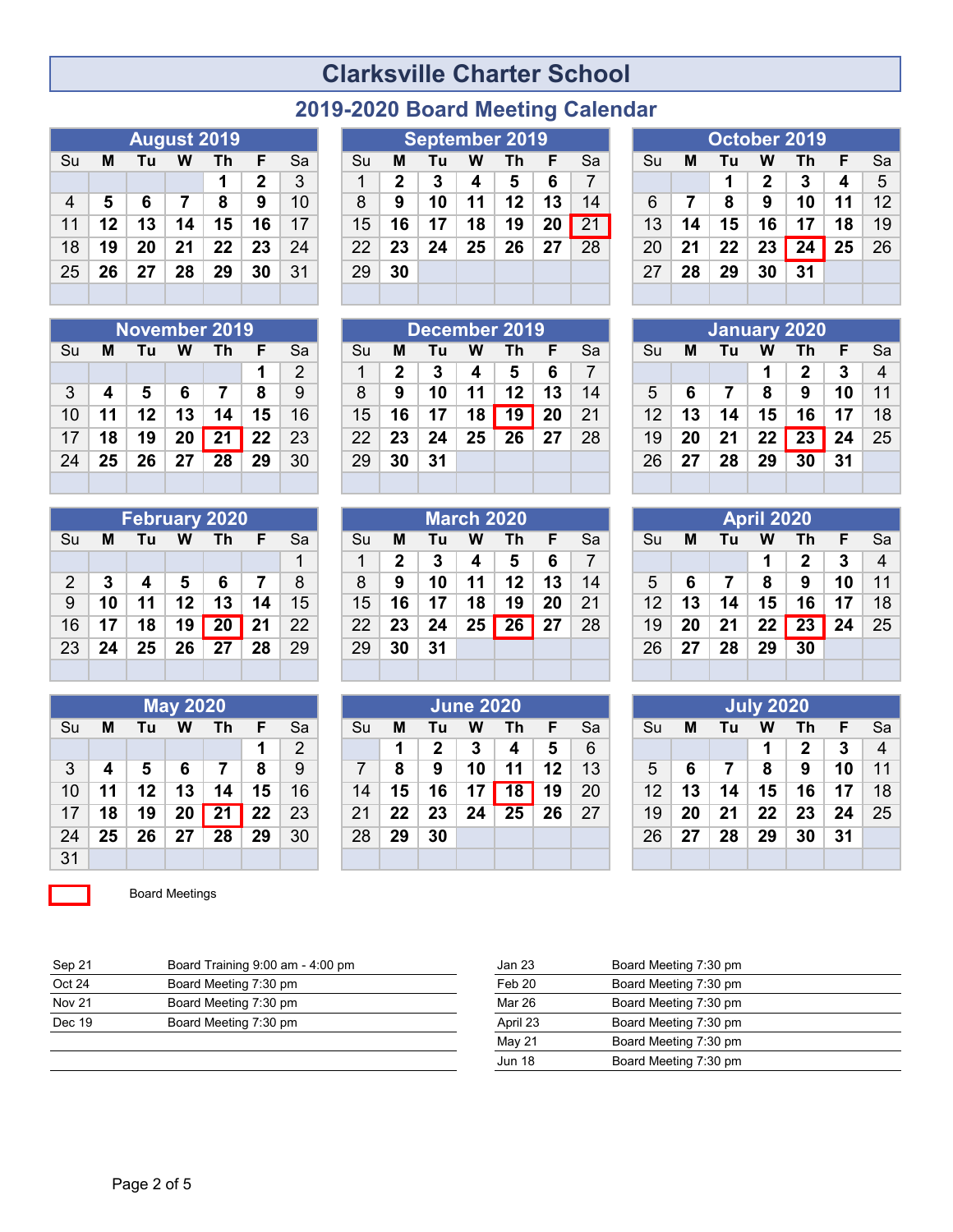## **RESOLUTION No. 2019 – 5**

### **Subject: Update Check Signers on City National Bank Accounts**

#### **Recommendation:**

**That the corporate Board of Clarksville Charter School, A Corporation, approve Exhibit A of the resolution at City National Bank for the accounts detailed in the following pages, and recommends it to the Board of Directors of the Corporation for approval.** 

#### **Background:**

The bank listed have requested that we update our company resolution. Our resolution has not changed, however, Exhibit A has been changed to reflect a modified list of authorized signers, which includes adding the signers of record to include the Board Treasurer and deleting the position of Inspire District Office Executive Director as a signer.

#### **RESOLUTION**

RESOLVED, that all previous resolutions authorizing signatories to the accounts listed on Exhibit A be and they hereby are revoked and superseded effective the date of this resolution; and

FURTHER RESOLVED, that the officers specified in Exhibit A ("designated signers") be and they hereby are authorized (1) to sign, for and on behalf of this Corporation, any and all checks, drafts or other orders with respect to any funds to the credit of this Corporation with the institutions listed on Exhibit A, (hereinafter "Institutions") against the Corporation's listed accounts at those Institutions maintained at any time with these Institutions, inclusive of any such checks, drafts, or other orders in favor of any of the designated signers and/or other person(s), and/or (ii) to make withdrawals of any such funds from these accounts by any other means authorized by the Institution, that the Institutions be and hereby are authorized (a) to pay such checks, drafts or orders, and/or to honor such withdrawals; (b) to receive for deposit to the credit of the Corporation, and/or for collection for these accounts of this Corporation, any and all checks, drafts, notes or other instruments for the payment of money which may be submitted to it for such deposit and/or collection; to receive, as the act of this Corporation, any and all stop payment instructions with respect to any such checks, drafts or other orders when signed by any one or more of the designated signers as hereinafter designated.

FURTHER RESOLVED THAT the designated signers be and they hereby are authorized, for and on behalf of this Corporation, to transact any and all other business with or through the Institutions which at any time may be deemed by said designated signers transacting the same to be advisable EXCEPT THE BORROWING OF MONEY, OR THE OBTAINING OF ANY FORM OF CREDIT, FROM THE INSTITUTIONS, EITHER DIRECTLY OR INDIRECTLY, WITH OR WITHOUT SECURITY.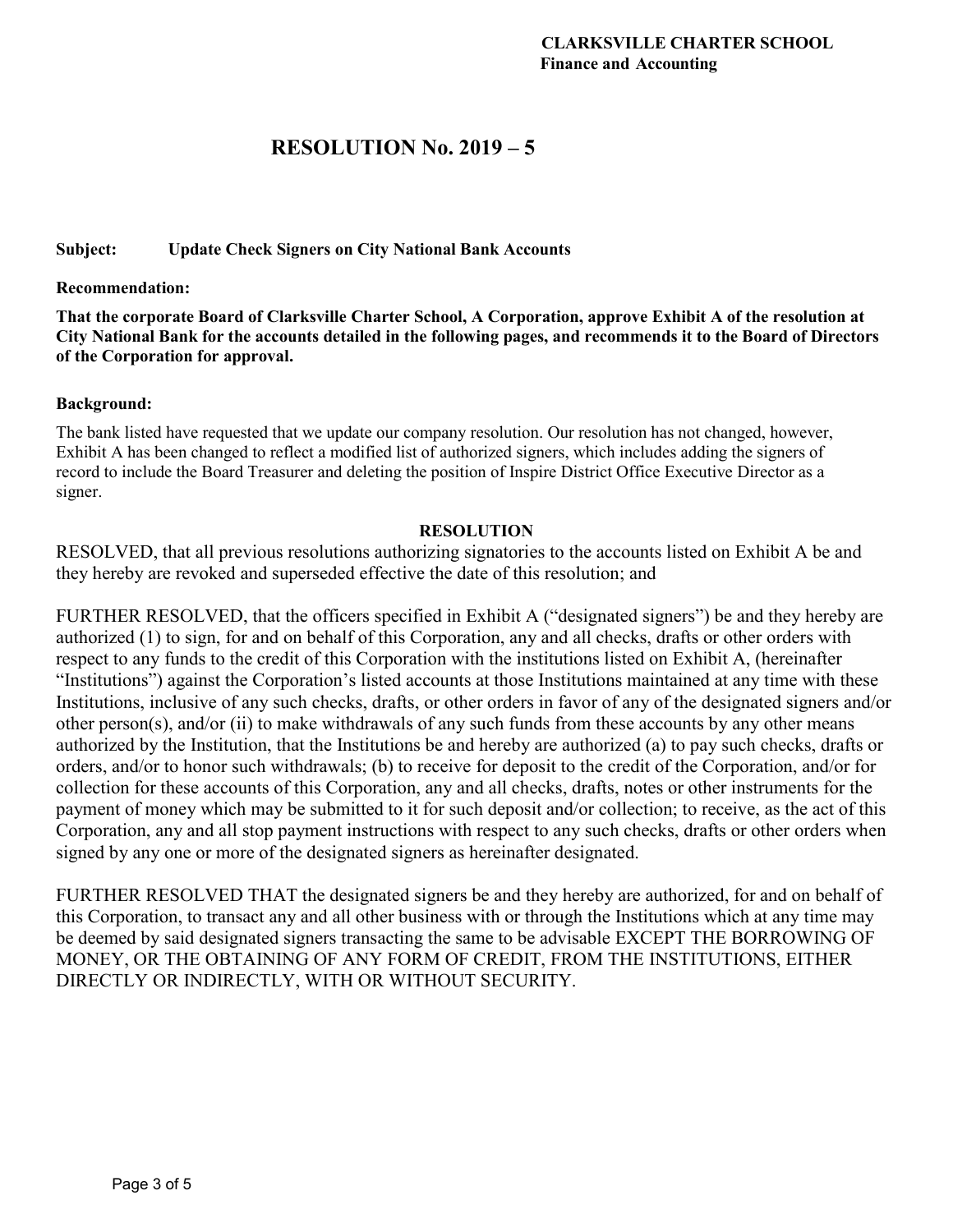## **CLARKSVILLE CHARTER SCHOOL BOARD**

That the Institutions are further authorized to pay to the debit of these accounts any and all checks, drafts and other instruments for the payment of money drawn in the name of the Corporation bearing or purport ting to bear the facsimile signature(s) of the Treasurer inclusive of and in favor of any person whose facsimile signature appears thereon, if the facsimile signature(s) thereon, resemble(s) the specimen(s) filed with the Institutions.

That the Institutions are hereby notified that any check in excess of One-hundred Thousand Dollars (\$100,000.00) requires two signatures, both of which may be a facsimile signature.